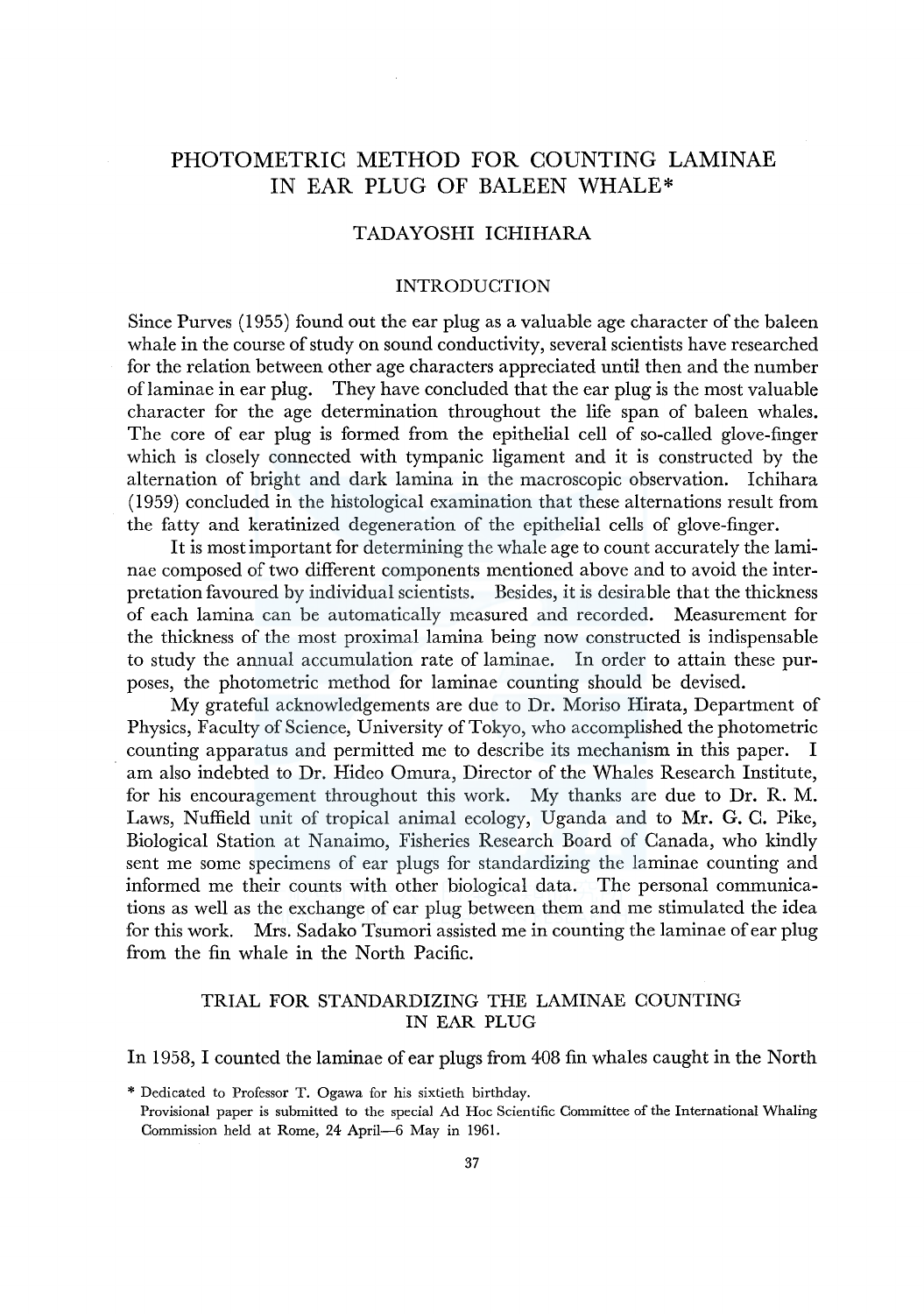#### 38 T. ICHIHARA

Pacific expedition. Dissecting microscope with 12 from 8 magnifications is used for the counting. A trained assistant, Mrs. Sadako Tsumori, counted independently the laminae in the same specimens to examine the individual discrepancy in the laminae counting. The discrepancy of counts between both persons occurs for 277 of 408 specimens. The ear plug of vague laminae constitutes most of 277 plugs and its ratio corresponds to 67 .9 percentage of total ear plugs examined.

In the course of laminae counting in the ear plug taken from the Antarctic fin whale in  $1959/60$  season, I separated the ear plugs of female whales captured by a Japanese fleet into two categories ; one is the specimens indicating clear laminae which can be counted easily, and the other is that showing vague laminae, whose counting being somewhat arbitrary. In Table I, the number of specimens in two categories are indicated respectively in area IV and area V-VI. Area IV includes the waters to 130°E from 70°E, area V to 170°W from 130°E and area VI to l 20°W from I 70°W in the Antarctic Ocean.

TABLE 1. TWO CATEGORIES OF EAR PLUG FROM THE FEMALE FIN WHALE IN THE ANTARCTIC

|    |                               | Area IV | Area V-VI | Total |
|----|-------------------------------|---------|-----------|-------|
|    | 1) Specimens of clear laminae | 40      | 39        | 79    |
| 2) | Specimens of vague laminae    | 120     | 121       | 241   |
|    | Total                         | 160     | 160       | 320   |
|    | Percentage 2) to total        | 75.0    | 75.6      | 75.3  |

Average ratio of specimens of the vague laminae to the total ear plugs examined is  $75.3\%$  in the Antarctic and the nearly same ratio is obtained both in area IV and in area V-VI.

Ear plugs in vague laminae are possibly counted at individual option. The occurrence of vague laminae is less frequent in the North Pacific than in the Antarctic as far as the present materials concern. The fact that  $84.1\%$  of total ear plugs in the North Pacific expedition in 1958 is from the male whale supports this evidence, because the alternation of laminae is more regular in the male than in the female plugs.

The occurrence of individual discrepancy in the laminae counting is examined further in Fig. 1  $\&$  2 for the ear plugs obtained in the North Pacific expedition in 1958. With the increment of laminae, less count or over count increases for the ear plug. The percentage frequency of ear plugs in which the discrepancy in count occurs is indicated at each 5 laminae in Fig. 1. The frequency increases rapidly until 25 laminae but remains on the same level over 26 laminae. Although the different counts are obtained in most of ear plugs with many laminae, Fig. 1 indicates the evidence that the count for many laminae is coincident between individuals, if the structure of laminae is clear.

In the ear plugs of which the laminae count is lacking in agreement, the individual deviation from the mean count is expressed as follows. If one person counts 19 laminae and another person does 2 I laminae for the same ear plug, the percentage deviation from the mean is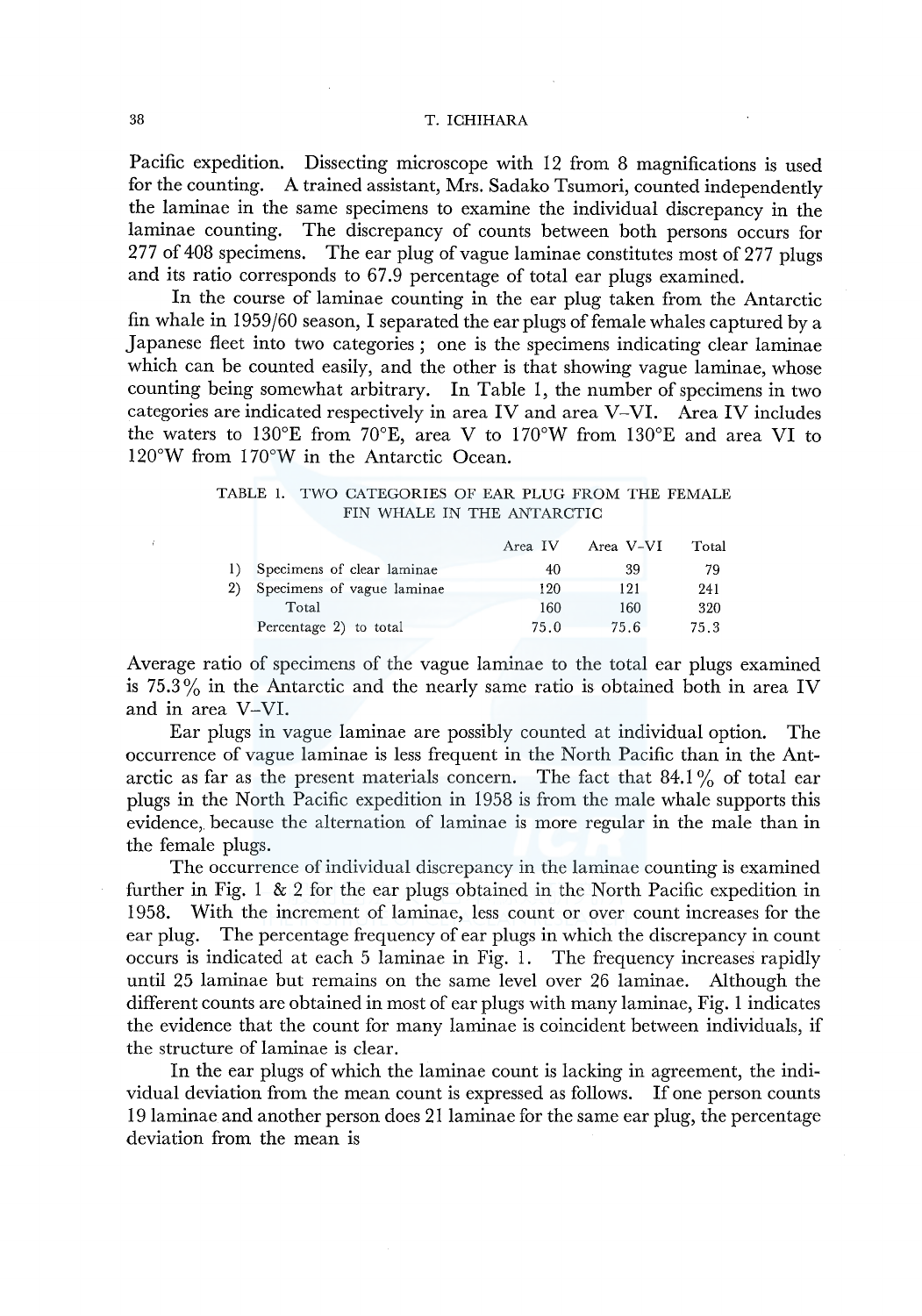#### $1/20 \times 100 = 5\binom{0}{0}$

Such a calculation is practised for each ear plug and the percentage frequency of deviation is indicated as the histograms in Fig. 2. With the increment oflaminae, there is a tendency that the range of discrepancy becomes narrower but much skewness of the histograms appears positively, therefore, the mean value as expressed in the dotted line decreases gradually. The mean value is  $6.70\%$  for 1-20 laminae group, 4.11% for 21–40 group, 3.06% for 41–60 group and 3.12% for the group over 61 laminae. For the examined ear plugs, the mean discrepancy is  $\pm 4.68\%$  as indicated in the bottom in Fig. 2.



Number of laminae in ear plug

Fig. I. Percentage frequency of discrepancy in the laminae counting of ear plugs from the North Pacific fin whales.

For standardizing the counting method of laminae, it is a way to exchange some ear plugs among scientists belonging to different countries and to count the laminae with each other. By this way, the individual interpretation can be avoid to some degree. For the advancement of whale biology, the agreement among scientists is of most improtance. In 1959, the Whales Research Institute sent ear plugs of 6 fin whales caught in the Antarctic Ocean to Dr. Laws and ear plugs of I 1 fin whales captured in the North Pacific to Mr. Pike. Dr. Laws who had then the duty at National Institute of Oceanography in England, sent me 8 ear plugs from Antarctic fin whales. Accepting the program of exchange, Mr. Pike sent me ear plugs of 10 fin whales captured off Vancouver Island. The laminations of these 35 ear plugs was independently counted and checked with each other.

It is concluded from the practice of this program that in the ear plugs of fin whales, if the structure of laminae is clear, the nearly same count is obtained, while, if the structure is vague, the value of laminae count is possibly lacking in agreement. Particularly, the intermediate bright layers are often found between the dense layers in the female ear plug. The presence of intermediate laminae, of which structure is usually vague and in some case clear, results in the discrepancy in the laminae counting. It is worthy to remind that most of female ear plugs in the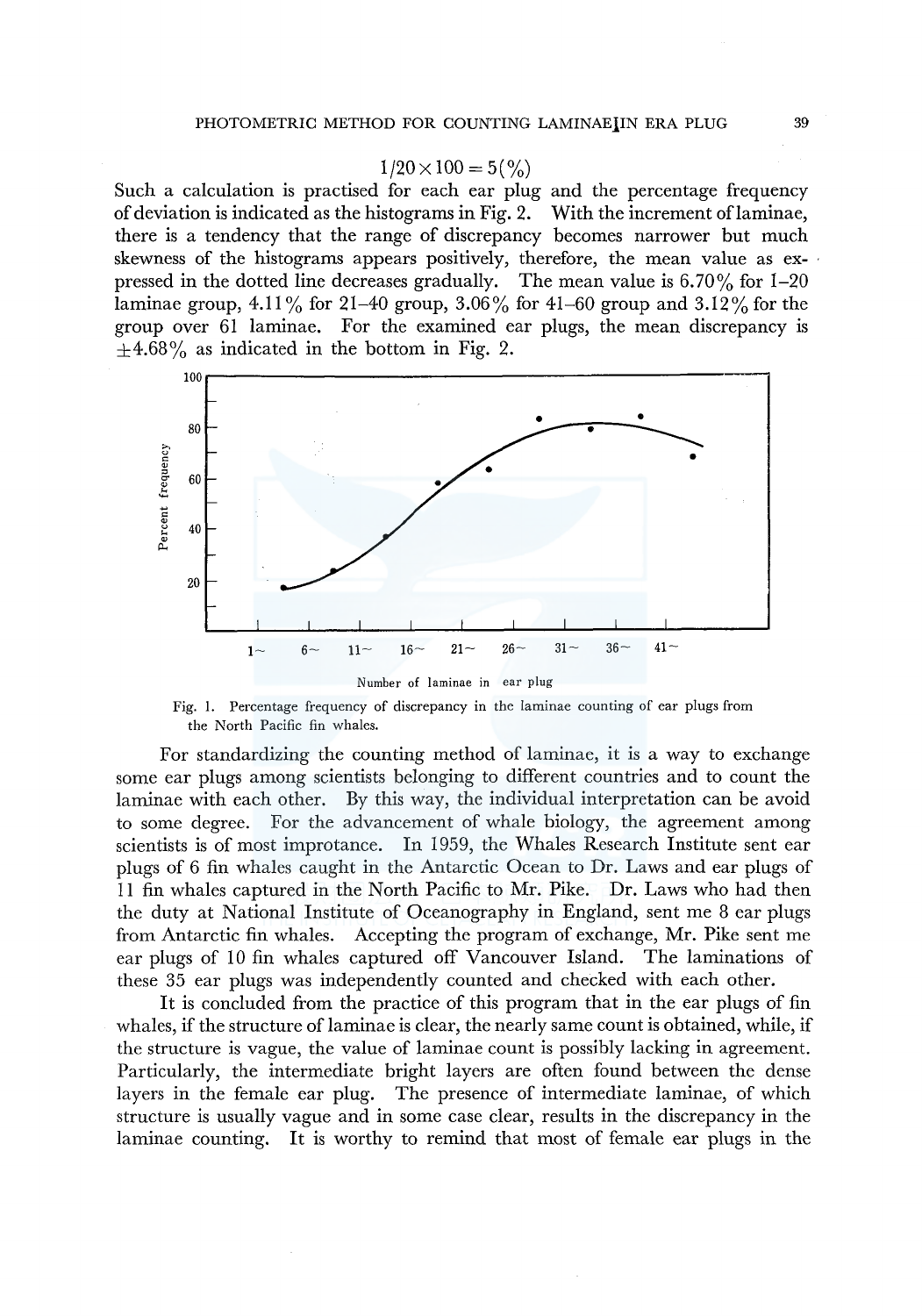### 40 T. ICHIHARA

Antarctic are composed of specimens showing vague laminae, as indicated in Table 1.

# PHOTOMETRIC METHOD FOR COUNTING LAMINAE

The laminae counting is eventually to count the number of alternations of bright



Degree of discrepancy in count (Percent)

Fig. 2. Percentage deviation of individual counting from the mean count for the laminae of ear plug in the North Pacific fin whale.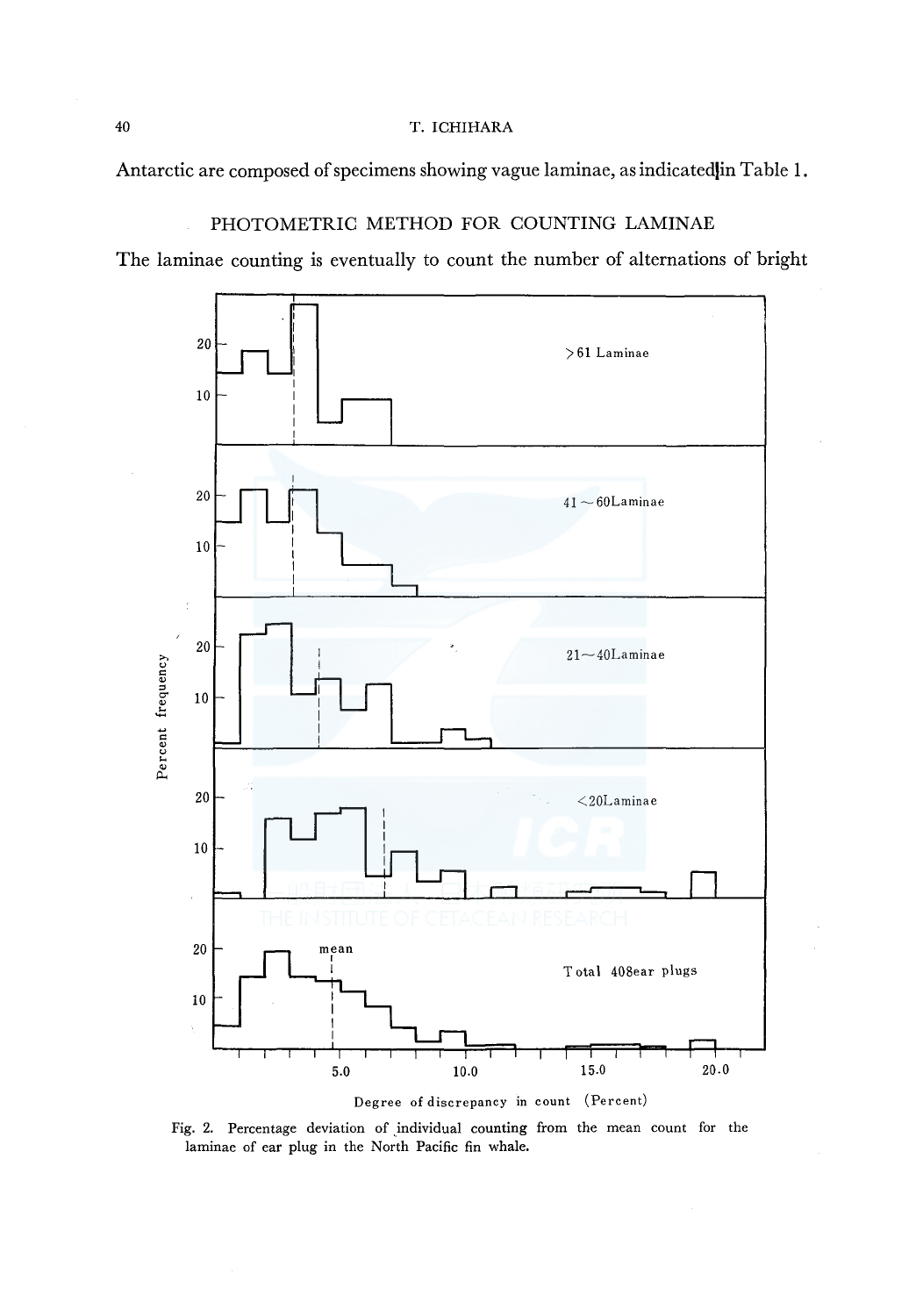and dark layers in the ear plug. The usual method of counting by naked eye observation or by means of dissecting microscope includes some ambiguity for the



Fig. 3. Photographs of photometric counting apparatus. upper: General view, lower left : Glass vessel with the device of pressing screws, lower right: Upper half of the apparatus.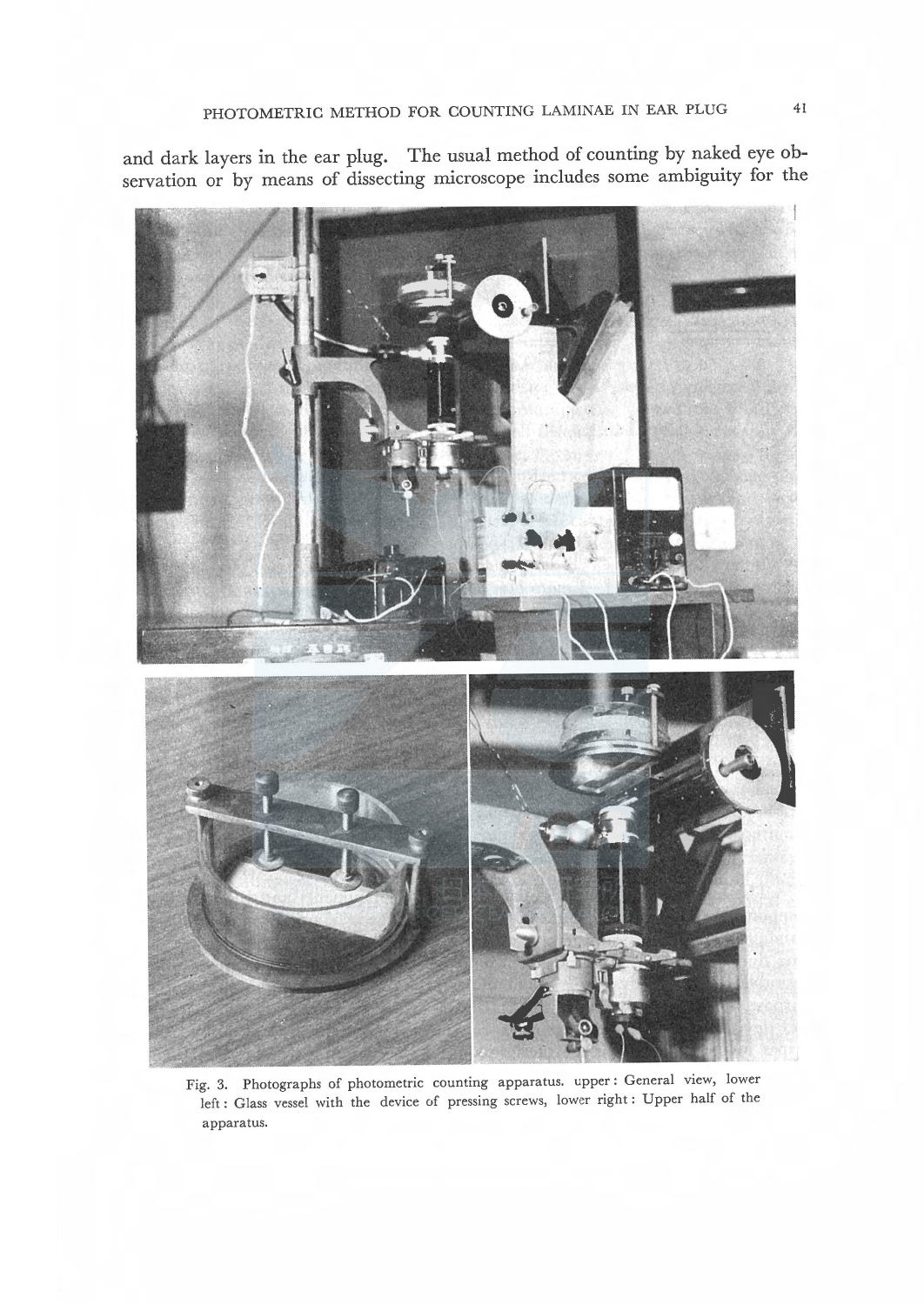agreement among individual interpretations by different observers, especially in the case of vague laminae as pointed out in the preceding article. The judgment through our sense of sight is not always reliable.



Fig. 4. Schematic diagram indicating the mechanism of photometric apparatus for counting laminae in the ear plug.

The laboratory work for staining the fatty components and the keratinized components respectively in the ear plug after slicing is laborious work, while this staining method is not sufficiently reliable for preserving the records unaltered for long duration. More accurate recordings of laminae in many ear plugs will be desirable for the analysis of age composition in the whale population. For this purpose, I have tried to utilize the apparatus, which had originally been designed and developed by Dr. M. Hirata to measure photometrically the brightness of stripes in the bisected surface of ear plug. A brief outline of this method will be given in the following lines.

Mechanism: The photograph of photometric apparatus is shown in Fig. 3, and its schematic diagram in Fig. 4.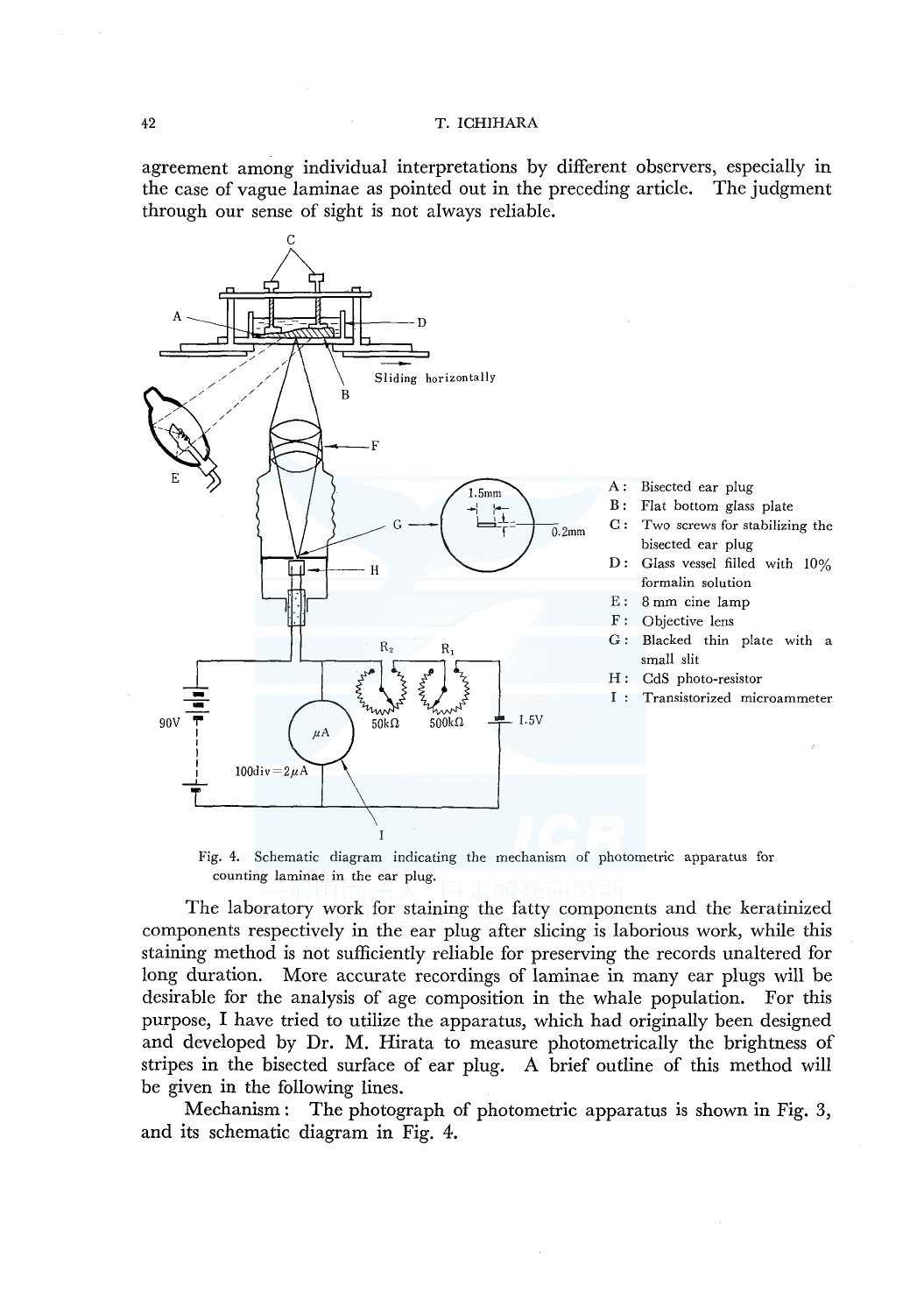The flat surface of longitudinally bisected ear plug  $(A)$  is smoothed with a fine whetstone. This specimen put in a glass vessel  $(D)$  containing  $10\%$  formalin solution for keeping the ear plug from drying, where the smoothed surface is faced the flat bottom glass plate  $(B)$ , is pressed downwards by means of two screws  $(C)$ . This glass vessel is placed on the sliding bench of the comparator and is driven in the horizontal direction by rotating. The flat surface of the plug is illuminated through the bottom glass plate by a 8 mm cine lamp (E). The magnified image of the laminae of the specimen is focused by the lens  $(F)$  on the blacked thin plate  $(G)$ , which is provided with a small slit,  $1.5 \times 0.2$  mm, opened at its centre. For the present purpose, the magnification ratio of the image is adjusted to about 2. Just behind the slit, a small piece of CdS photo-resistor (H) is placed, which is fed with a 90 V dry cell through a transistorized microammeter. A suitable small compensating voltage is applied from 1.5 V dry cell through the variable resistors  $(R_1, R_2)$  $R<sub>2</sub>$ ) to the microammeter (I) as is shown in Fig. 3, thus enabling us to read the fine variation of the brightness of fatty and keratinized components in the ear plug.

For the first experimental step, the scale of the microammeter is read successively at each 0.1 mm displacement of the glass vessel containing the plug by turning the micrometric screw. It may be more disirable to develop some automatic recording apparatus by connecting the microammeter to a pen-writing system through an adequate amplifier, and by driving the micrometric screw with a tiny synchronized motor. Furthermore, it is possible to conduct the measurement by continual watching the scanning spot on the image of laminae if the optical system can be modified by inserting a thin semi-transparent glass plate below the objective lens in an inclined orientation and projecting the same image to the watching window. Construction of such an automatic recording apparatus is now being planned, but at the present stage, I will describe only some examples of data obtained by the simple apparatus mentioned above.

Records *:* The method is applied for four ear plugs from the Antarctic fin whales captured in 1959/60 season. The reading of the microammeter is made at each 0.1 mm sliding position of ear plug and plotted in the figure. The pulsating curve in Fig.  $5 \& 6$  is obtained by connecting these plotted spots with continuous line. The scale of ordinate in the figures is an arbitrary one and represents the relative brightness in the surface of the bisected ear plug. The scale of abscissa indicates the distance in mm from the proximal end of ear plug to the distal end. In the fluctuation of brightness in Fig. 5  $\&$  6, the higher brightness represents the bright layer composed of fatty components in ear plug and, on the other hand, the lower brightness indicates the dark layer composed of keratinized epithelial cells of glove-finger in ear plug. Prenatal layer (Ichihara, unpublished) exists in the distal end of inidividual plug core and appears in the extremely higher brightness. Laminae in ear plug, therefore, can be counted as the number of fluctuations recorded in the paper. Numbers of my own count also are shown in Fig. 5  $\&$  6.

Photographs of ear plugs from the Antarctic fin whales, tested for this photometric method are indicated in Fig. 7. One of these ear plugs is from the male fin whale and the remains are from the female fin whale. The biological data of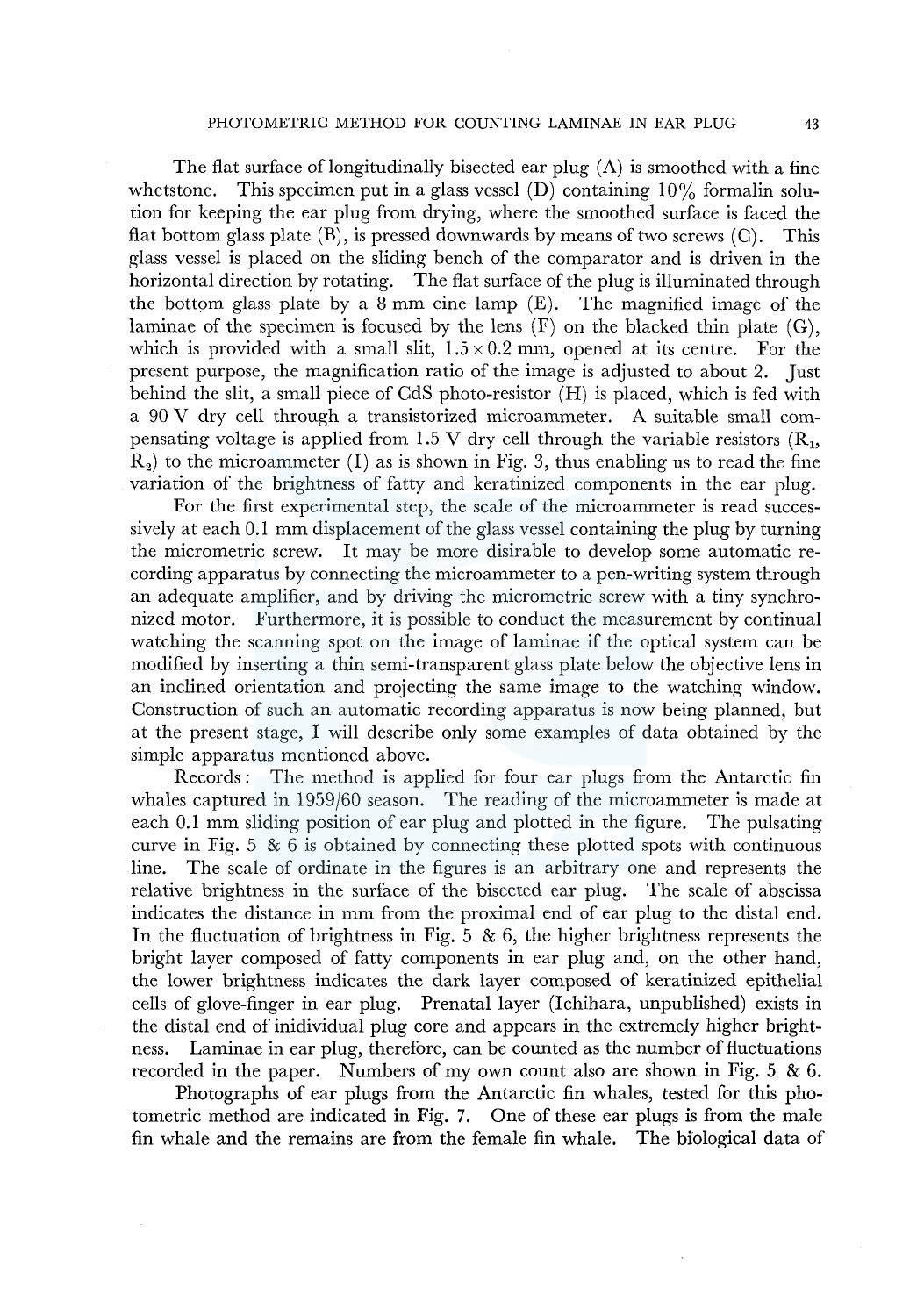



#### TABLE 2. BIOLOGICAL DATA OF FIN WHALES OF WHICH EAR PLUGS ARE USED FOR THE PHOTOMETRIC METHOD

| Serial<br>No. | Body<br>length Sex<br>in feet | Position of<br>capture | Date of capture length Corpora                        |  | Foetus Ovary | Testis<br>Weight | Laminae<br>number<br>in feet Number in Kg in ear plug |
|---------------|-------------------------------|------------------------|-------------------------------------------------------|--|--------------|------------------|-------------------------------------------------------|
| 14N-395       |                               |                        | 61 Female 57–19S, 91–29E 11 Jan. 1960 None            |  |              |                  |                                                       |
| 14N-797       |                               |                        | 68 Male 60-388, 153-56E 25. Jan. 1960 $-$             |  |              | 19.6, 19.1       | -10                                                   |
| 14N-100       |                               |                        | 69 Female 57-43S, 96-06E 1. Jan. 1960 M 5-4 Mature    |  |              |                  | 31                                                    |
|               |                               |                        | 14N-1585 70 Female 62-53S, 150-19E 7. Mar. 1960 F 5-9 |  | 18           | $\sim$           | 42                                                    |

these fin whales are tabulated in Table 2 with special reference to the sexual state.

#### DISCUSSION

In the laminae counting, it is of importance to observe the prenatal layer in the ear plug. In the course of bisection for the ear plug, the prenatal layer is often grinded down, however, without confirming the existence of prenatal layer the total laminae are never counted.

Photometric method records the whole alternation of bright and dark layer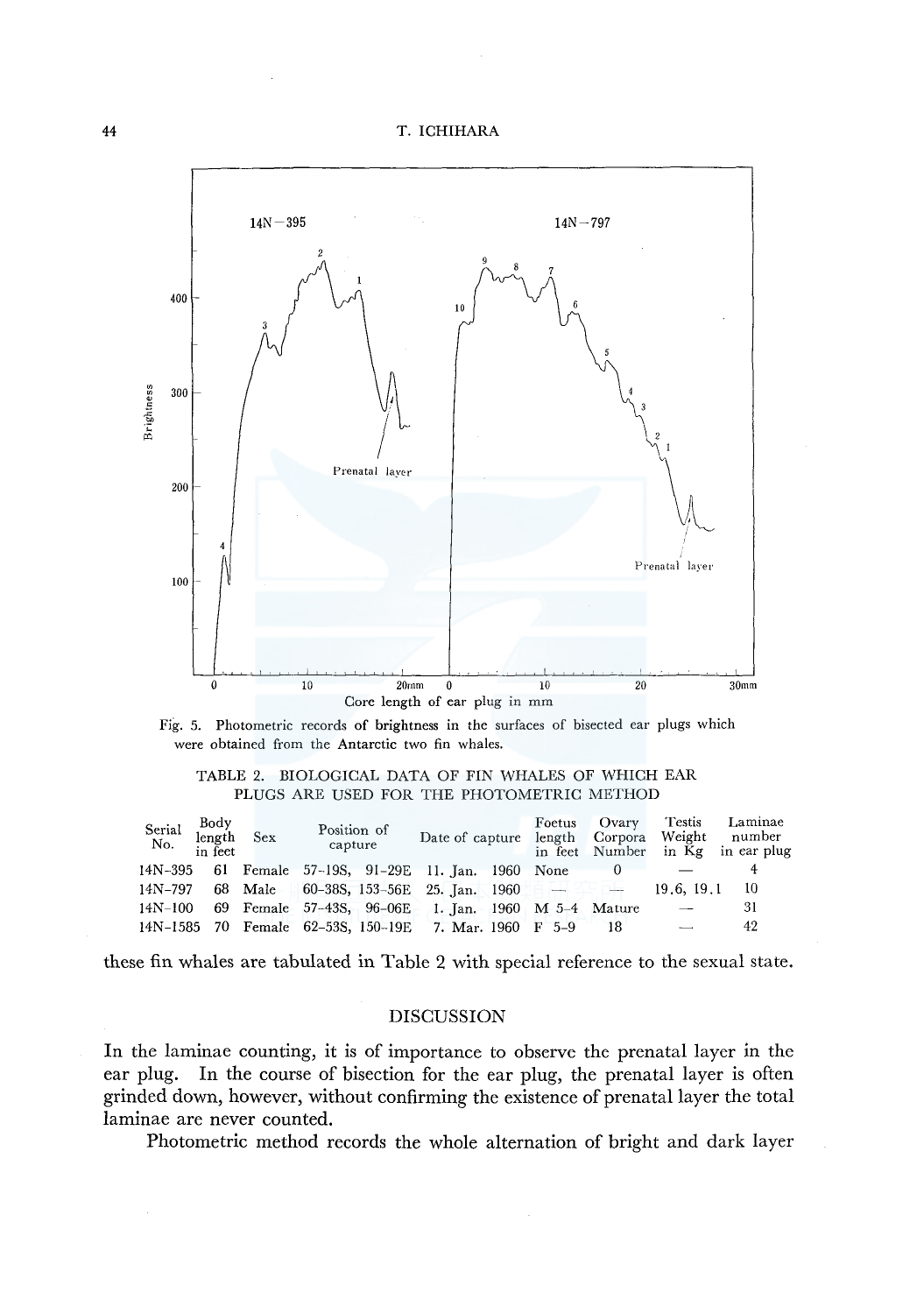

Fig. 6. Photometric records of brightness in the surfaces of bisected ear plugs which were obtained from the Antarctic two fin whales.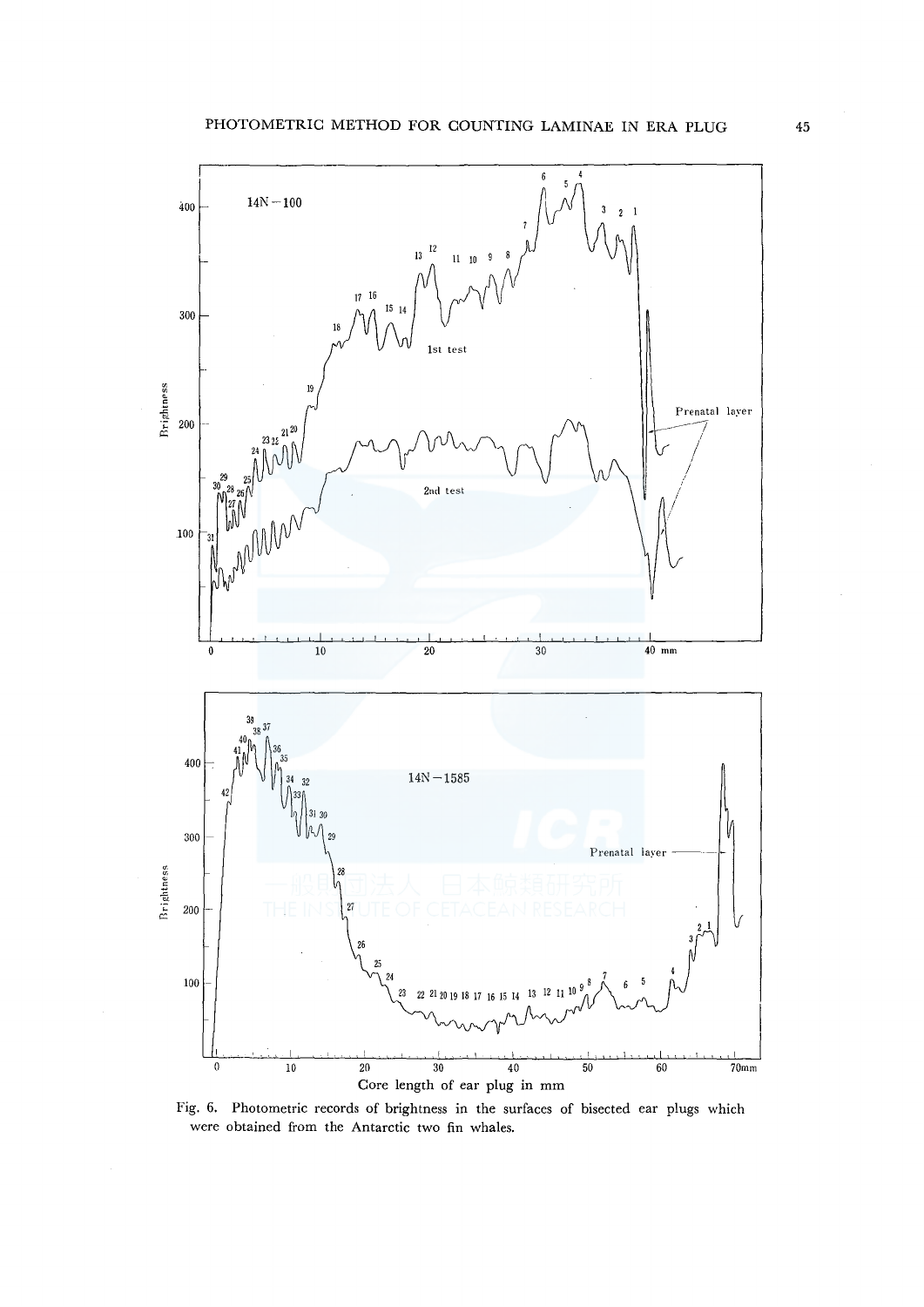

Fig. 7. Photographs of bisected ear plugs from the Antarctic four fin whales, tested for the photometric method. A; Serial no. 14N-395, B; 14N-797, C; 14N-100, D; 14N-1585.

in the ear plug. The dense layer which is supposed to be significant for determining age is possibly selected from the records of alternation. The distance between the higher and the neighbouring lower brightness is suggestive to find out the dense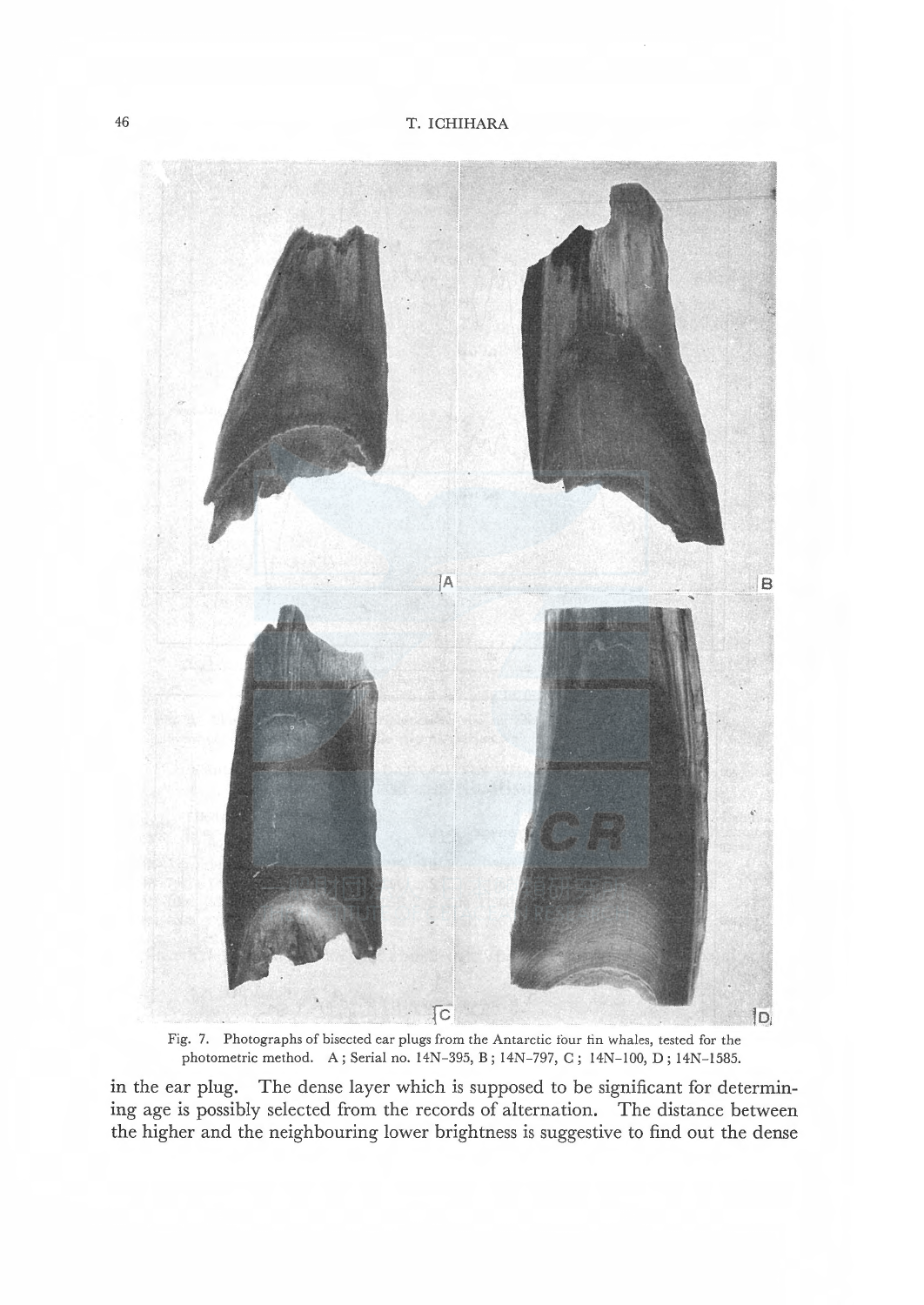layer among various fluctuations. In some cases, the dense layer is found in the periodicity in the fluctuation of brightness. On the other hand, whether or not the laminae are chear, it is noteworthy that the histological structure in the alternation of two kinds oflayers is similar. The evidence that Walford's formula (1946) is not applied even for the growing layer of the ear plug indicating clear laminae suggests that there is no rigid periodicity in the thickness of each lamina. The alternation of each lamina, therefore, should be understood as the reflexion of the physiological rhythm of whale body, but further anatomical and physiological researches are needed for this study.

The general colour tone of the surface of bisected plug core is indicated in the curve of brightness in Fig. 5 & 6. In the general tendency except  $14N-100$  specimen, it has the highest brightness near the proximal end of plug core. In the distal half of  $14N-1585$  specimens in Fig. 6, the clear laminae are not recorded, as compared with the proximal half of that ear plug. This record shows the frequent presence of the intermediate laminae in the distal half of the specimens, in which the arbitrary count is probably made by individuals.

When the bisected ear plug on the glass plate (B) in Fig. 3 is slided along its longitudinal axis, it is presumed that the longitudinal bright band in the ear plug, (See Fig. 7) disturbs the measurements of brightness in the concentric laminae. To examine this disturbance, the second test is tried for l 4N-l 00 specimen at the slight different position and also indicated in Fig. 5. The similar fluctuations of brightness are obtained between such two examinations. Photometric method is one of the most valuable to standadize the laminae counting in the ear plug.

#### SUMMARY

Accurate counting of laminae in the ear plug is most necessary to determine the age of baleen whales. Interpretation of laminae favoured by individual scientist stands in the way of advancement in the whale biology. Independent counting of laminae by two persons in our institute through naked eyes or dissecting microscope observation indicates that the individual discrepancy in laminae counting is usually 10 % to the total laminae number.

For standardizing the laminae counting, the exchange of ear plugs between England and Japan, besides between Canada and Japan were practised in 1959. The results that the laminae were counted independently and checked with each other indicates that the nearly same counting is made in the ear plug showing clear layer but that the discrepancy in counting occurs in the ear plug of vague layer. As two third of ear plugs from female fin whales is composed of vague laminae, the individual discrepancy in counting for them has a great effect on the age determination. To avoid the individual interpretation, the photometric method for counting was devised. By this method, the whole alternation of bright and dark layer in the ear plug can be recorded and the thickness of each layer can be measured. The objective interpretation begins with the record of permanent use.